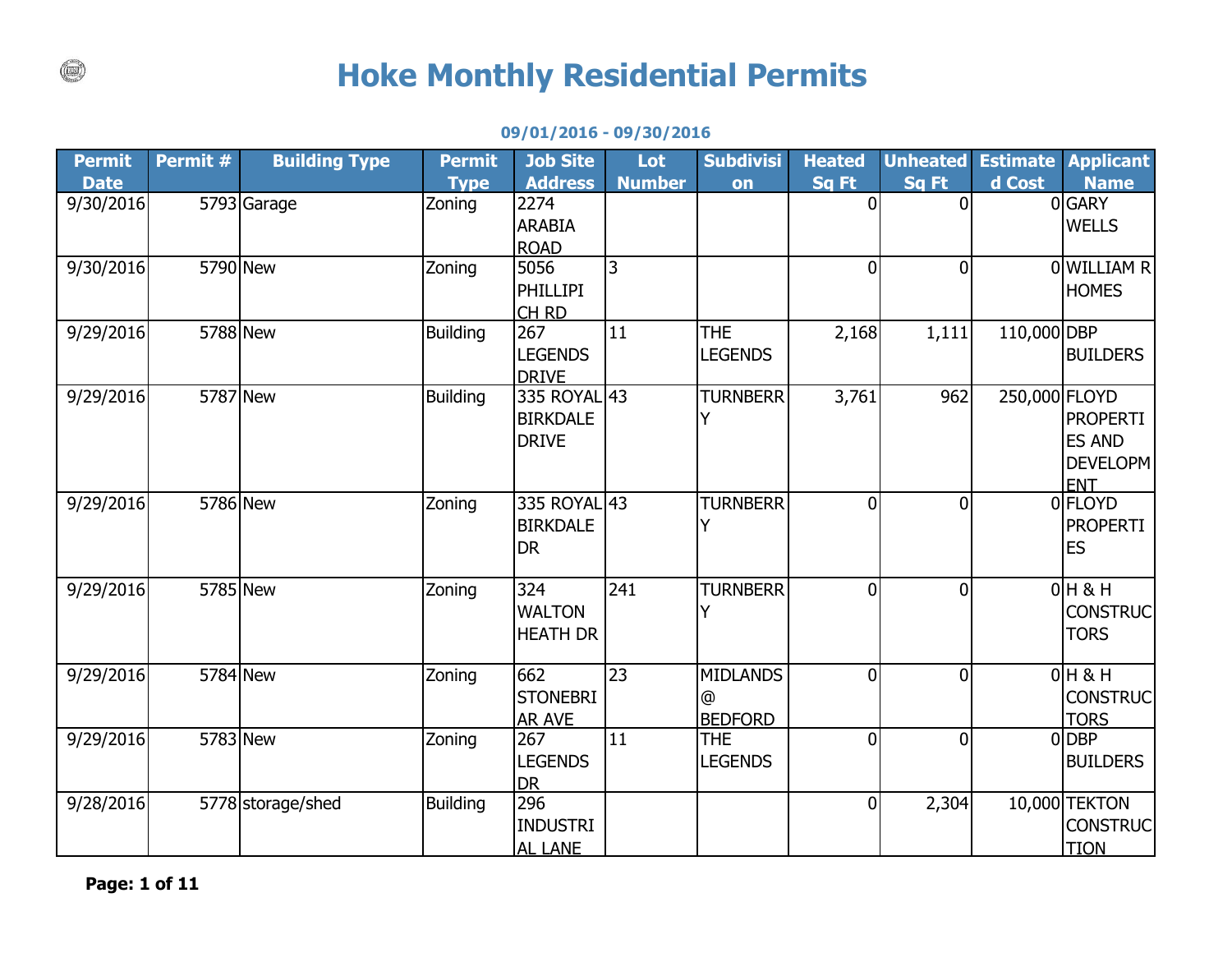| 9/28/2016 | 5777 storage/shed | Zoning          | 296<br><b>INDUSTRI</b><br>AL LANE                    |     |                                        | $\overline{0}$ | $\overline{0}$ |               | 0 TEKTON<br><b>CONSTRUC</b><br><b>TION</b>                        |
|-----------|-------------------|-----------------|------------------------------------------------------|-----|----------------------------------------|----------------|----------------|---------------|-------------------------------------------------------------------|
| 9/27/2016 | 5776 New          | Zoning          | 4649<br><b>ABERDEEN</b><br><b>ROAD</b>               |     |                                        | 0              | $\overline{0}$ |               | 0GLORIA<br><b>VINEY</b>                                           |
| 9/27/2016 | 5773 Garage       | Zoning          | 143 EARLY 135<br><b>DAWN DR</b>                      |     | <b>COUNTRY</b><br><b>WALK</b>          | $\overline{0}$ | $\overline{0}$ |               | 0JOHN<br><b>WILSON</b>                                            |
| 9/27/2016 | 5772 Fence        | Zoning          | 659<br><b>STONEBRI</b><br><b>AR AVE</b>              | 32  | <b>MIDLANDS</b><br>@<br><b>BEDFORD</b> | $\Omega$       | $\overline{0}$ |               | 0 VICTOR<br><b>SALAS</b>                                          |
| 9/27/2016 | 5771 Addition     | Zoning          | 410 JOHN<br><b>BROWN</b><br><b>RD</b>                |     |                                        | 0              | $\overline{0}$ |               | 0CHRITY<br><b>CUMMING</b>                                         |
| 9/27/2016 | 5770 Singlewide   | Zoning          | 422 HAIRE<br><b>ROAD</b>                             |     |                                        | $\overline{0}$ | $\overline{0}$ |               | 0JONATHAN<br><b>CUMMING</b>                                       |
| 9/27/2016 | 5769 New          | <b>Building</b> | 397<br><b>WALTON</b><br><b>HEATH</b><br><b>DRIVE</b> | 153 | <b>TURNBERR</b><br>Y                   | 2,315          | 881            | 141,036 H & H | <b>CONSTRUC</b><br><b>TORS OF</b><br><b>FAYETTEVI</b><br>LLE, LLC |
| 9/27/2016 | 5768 New          | Zoning          | 397<br><b>WALTON</b><br><b>HEATH DR</b>              | 153 | <b>TURNBERR</b>                        | $\overline{0}$ | $\overline{0}$ |               | $0H$ & H<br><b>CONSTRUC</b><br><b>TORS</b>                        |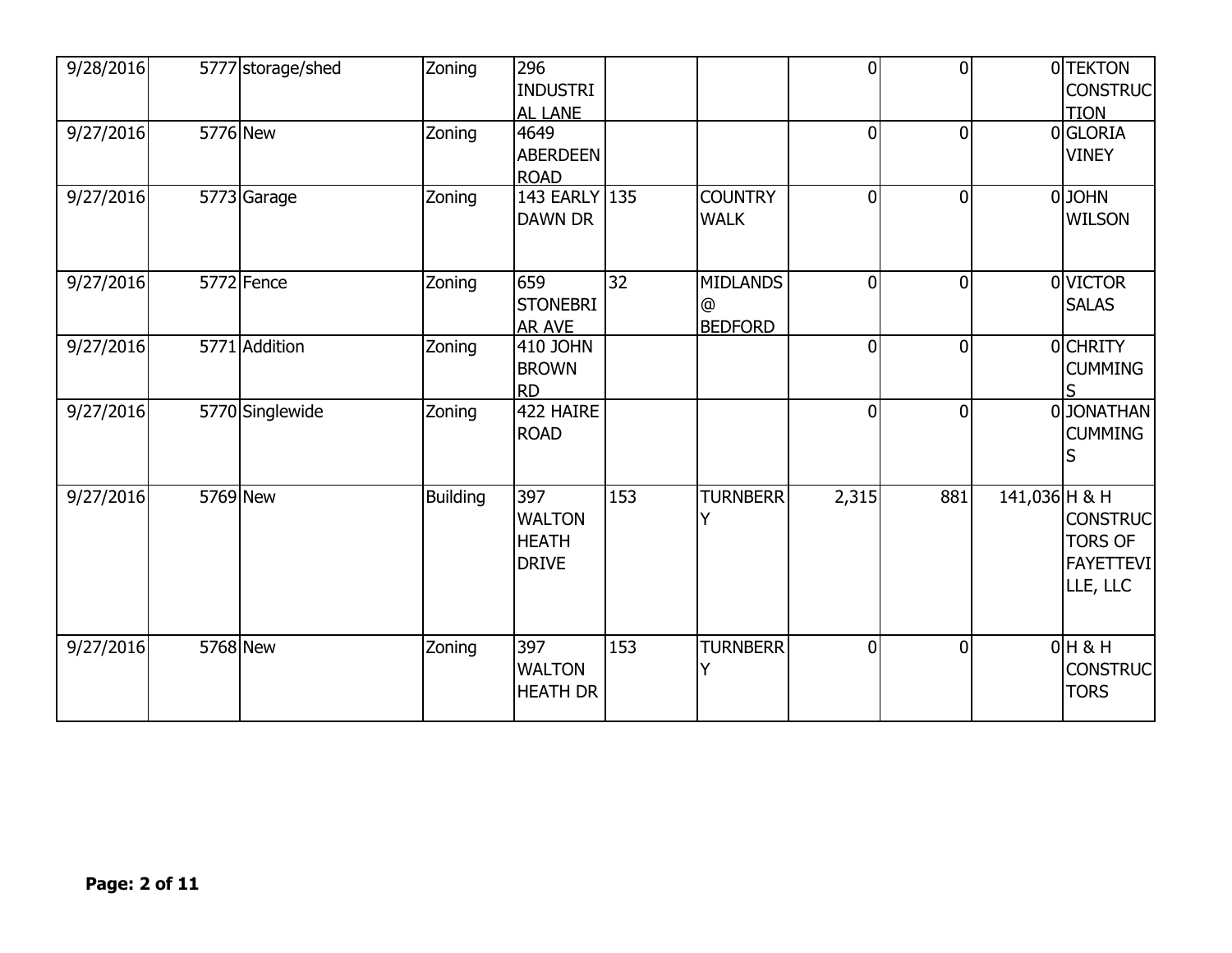| 9/26/2016 | 5759 Accessory Building | <b>Building</b> | <b>2676 BLUE</b><br><b>SPRINGS</b><br><b>ROAD</b>        |                | $\overline{0}$ | 288            | 400 EULOGIA<br><b>BARRERA</b><br><b>PACHECO</b><br>&<br>APOLONIO<br>CRUZ DIAZ            |
|-----------|-------------------------|-----------------|----------------------------------------------------------|----------------|----------------|----------------|------------------------------------------------------------------------------------------|
| 9/26/2016 | 5758 Accessory Building | Zoning          | <b>2676 BLUE</b><br><b>SPRINGS</b><br><b>ROAD</b>        |                | $\mathbf 0$    | $\overline{0}$ | 0 EULOGIA<br><b>BARRERA</b><br><b>PACHECO</b><br>8 <sub>k</sub><br>APOLONIO<br>CRUZ DIAZ |
| 9/23/2016 | 5757 Other              | Zoning          | 3505<br><b>ARMY</b><br><b>ROAD</b>                       |                | $\overline{0}$ | $\Omega$       | 0ROCK<br><b>SALVATIO</b><br>N<br><b>MINISTRY</b>                                         |
| 9/23/2016 | <b>5756 New</b>         | <b>Building</b> | 5076<br><b>PHILLIPPI</b><br><b>CHURCH</b><br><b>RD</b>   | $\mathbf{1}$   | 1,786          | 505            | 130,000 WILLIAM<br>R. HOMES,<br><b>LLC</b>                                               |
| 9/23/2016 | 5755 New                | <b>Building</b> | 5066<br>PHILLIPPI<br><b>CHURCH</b><br><b>ROAD</b>        | $\overline{2}$ | 2,190          | 442            | 130,000 WILLIAM<br>R. HOMES,<br><b>LLC</b>                                               |
| 9/23/2016 | 5754 New                | <b>Building</b> | 5040<br><b>PHILLIPPI</b><br><b>CHURCH</b><br><b>ROAD</b> | $\overline{4}$ | 1,786          | 505            | 130,000 WILLIAM<br>R. HOMES,<br><b>LLC</b>                                               |
| 9/23/2016 | 5751 New                | Zoning          | 5040<br><b>PHILLIPI</b><br><b>CHURCH</b><br><b>RD</b>    | $\overline{4}$ | $\overline{0}$ | $\Omega$       | 0 WILLIAM R<br><b>HOMES</b>                                                              |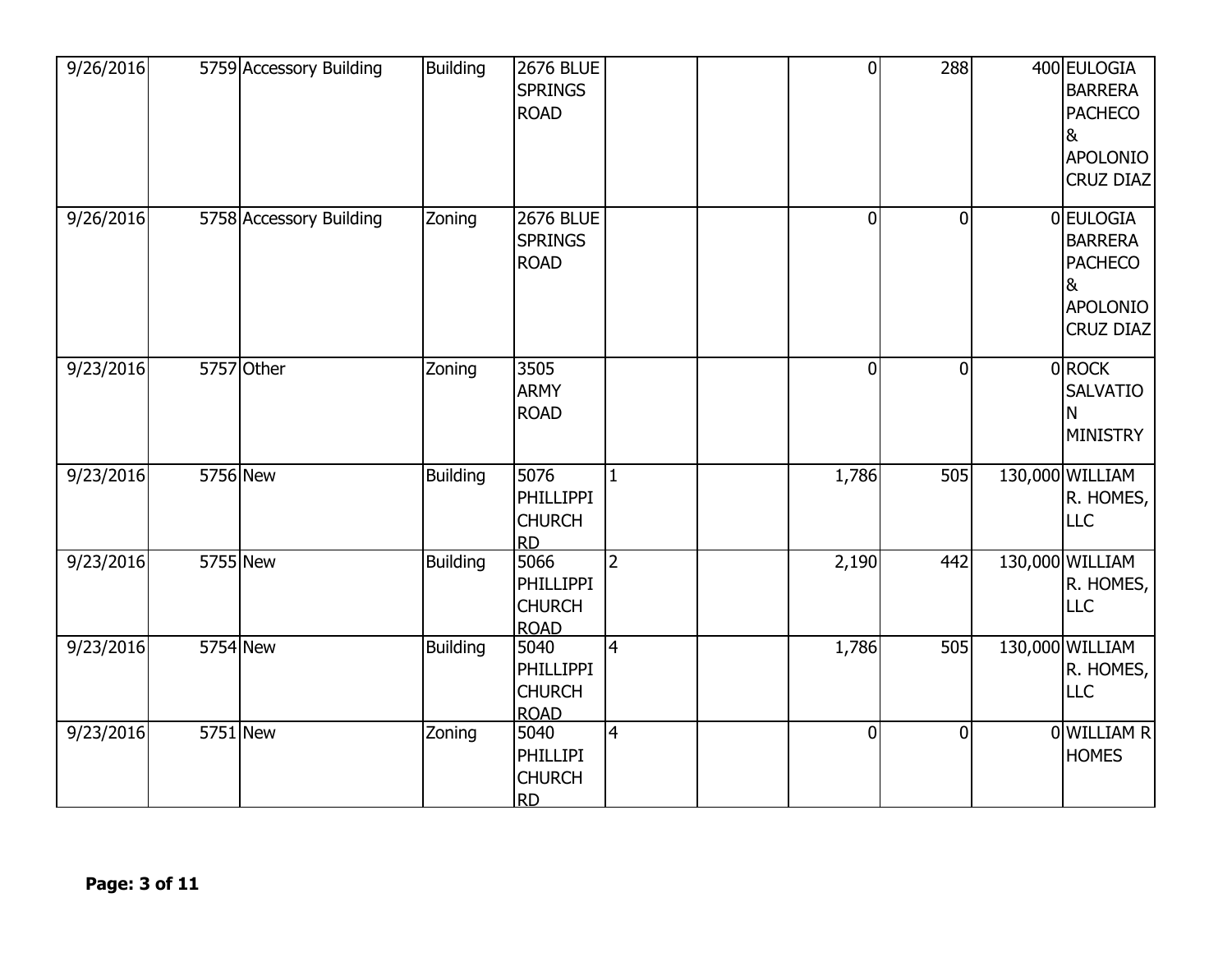| 9/23/2016 | 5750 New          | Zoning          | 5066<br>PHILLIPI<br><b>CHURCH</b><br><b>RD</b>         | $\overline{2}$  |                                | $\overline{0}$ | $\overline{0}$ |               | 0 WILLIAM R<br><b>HOMES</b>                                       |
|-----------|-------------------|-----------------|--------------------------------------------------------|-----------------|--------------------------------|----------------|----------------|---------------|-------------------------------------------------------------------|
| 9/23/2016 | 5749 New          | Zoning          | 5076<br><b>PHILLIPI</b><br><b>CHURCH</b><br><b>RD</b>  | $\mathbf{1}$    |                                | $\overline{0}$ | $\overline{0}$ |               | 0 WILLIAM R<br><b>HOMES</b>                                       |
| 9/22/2016 | 5743 New          | <b>Building</b> | 239<br><b>BRIDGEHA</b><br><b>VEN DRIVE</b>             | 167             | <b>TURNBERR</b><br>Y           | 2,865          | 643            | 138,364 H & H | <b>CONSTRUC</b><br><b>TORS OF</b><br><b>FAYETTEVI</b><br>LLE, LLC |
| 9/22/2016 | 5742 New          | <b>Building</b> | <b>117 ENO</b><br><b>COURT</b>                         | 231             | <b>RIVERBRO</b><br><b>OKE</b>  | 2,000          | 639            |               | 118,531 ONSITE<br><b>HOMES</b><br><b>LLC</b>                      |
| 9/22/2016 | 5741 New          | <b>Building</b> | 259<br><b>MEHERRIN</b><br><b>LOOP</b>                  | 487             | <b>RIVERBRO</b><br><b>OKE</b>  | 1,592          | 820            |               | 104,772 ONSITE<br><b>HOMES</b><br><b>LLC</b>                      |
| 9/22/2016 | 5740 New          | <b>Building</b> | 311<br><b>MEHERRIN</b><br><b>LOOP</b>                  | 490             | <b>RIVERBRO</b><br><b>OKE</b>  | 1,622          | 488            |               | 94,791 ONSITE<br><b>HOMES</b><br><b>LLC</b>                       |
| 9/22/2016 | 5739 Other        | Zoning          | 134<br><b>TIDWORT</b><br>H CT                          | $\overline{19}$ | <b>BRIDGEPO</b><br><b>RT</b>   | $\overline{0}$ | $\mathbf 0$    |               | 0 TERRANCE<br><b>JONES</b>                                        |
| 9/22/2016 | 5738 storage/shed | <b>Building</b> | 275<br><b>STEWARTS</b><br><b>CREEK</b><br><b>DRIVE</b> |                 | <b>BENTLEY</b><br><b>ACRES</b> | $\overline{0}$ | 1,500          |               | 25,000 TRAVIS<br><b>MULLER</b>                                    |
| 9/21/2016 | 5737 New          | Zoning          | 239<br><b>BRIDGEHA</b><br><b>VEN DR</b>                | 167             | <b>TURNBERR</b><br>Ý           | $\mathbf 0$    | $\mathbf 0$    |               | $0H$ & H<br><b>CONSTRUC</b><br><b>TORS</b>                        |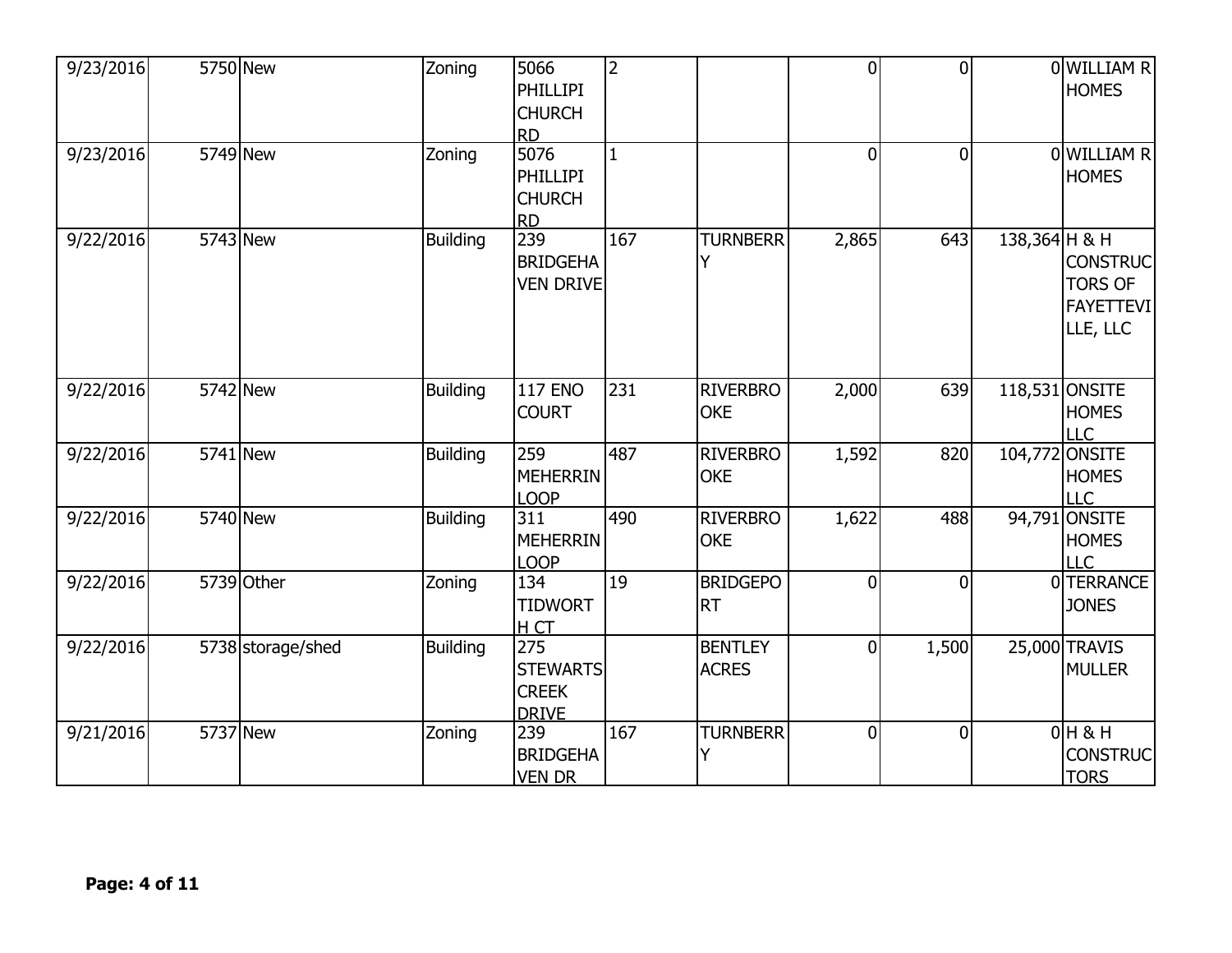| 9/21/2016 | 5736 Other       | Sign<br>(lighted) | 10285<br><b>FAYETTEVI</b><br><b>LLE ROAD</b>           |     |                                                             | $\mathbf 0$    | $\mathbf{0}$   | 2,400 BENNET<br><b>BUILDING</b><br><b>SYSTEMS</b> |
|-----------|------------------|-------------------|--------------------------------------------------------|-----|-------------------------------------------------------------|----------------|----------------|---------------------------------------------------|
| 9/21/2016 | 5735 Other       | Zoning            | 10285<br>FAYETTEVI<br><b>LLE ROAD</b>                  |     |                                                             | $\overline{0}$ | $\Omega$       | 0BENNET<br><b>BUILDING</b><br><b>SYSTEMS</b>      |
| 9/21/2016 | 5733 New         | <b>Building</b>   | <b>117 ENO</b><br><b>COURT</b>                         | 231 | <b>RIVERBRO</b><br><b>OKE</b>                               | 2,000          | 639            | 118,531 ONSITE<br><b>HOMES</b><br>LLC             |
| 9/21/2016 | 5732 New         | <b>Building</b>   | 193<br><b>STONEBRI</b><br><b>AR</b><br><b>AVENUE</b>   | 73  | <b>HIGHLAND</b><br>$S$ @<br><b>BEDFORD</b>                  | 2,595          | 1,022          | 213,000 CAVINESS<br>& CATES                       |
| 9/21/2016 | 5730 New         | <b>Building</b>   | 441<br><b>STONEBRI</b><br><b>AR</b><br><b>AVENUE</b>   | 45  | <b>THE</b><br><b>MIDLANDS</b><br>$\omega$<br><b>BEDFORD</b> | 2,355          | 1,109          | 191,000 CAVINESS<br>& CATES                       |
| 9/21/2016 | 5729 Renovations | <b>Building</b>   | 2007<br><b>GALATIA</b><br><b>CHURCH</b><br><b>ROAD</b> |     |                                                             | $\overline{0}$ | $\overline{0}$ | 10,500 JOHN &<br><b>HEIDI</b><br><b>LINDSAY</b>   |
| 9/21/2016 | 5728 New         | <b>Building</b>   | 546 ROYAL 19<br><b>BIRKDALE</b><br><b>DRIVE</b>        |     | <b>TURNBERR</b>                                             | 2,895          | 658            | 213,000 CAVINESS<br>& CATES                       |
| 9/20/2016 | 5726 Renovations | <b>Building</b>   | 8238<br><b>NORTH</b><br><b>OLD WIRE</b><br><b>ROAD</b> |     |                                                             | $\overline{0}$ | $\theta$       | 17,693 DAVID<br><b>WILLIAMS</b>                   |
| 9/20/2016 | 5723 Other       | Zoning            | 9615<br><b>FAYETTEVI</b><br><b>LLE ROAD</b>            |     |                                                             | $\overline{0}$ | $\Omega$       | 0RITA<br><b>SAVAGE</b>                            |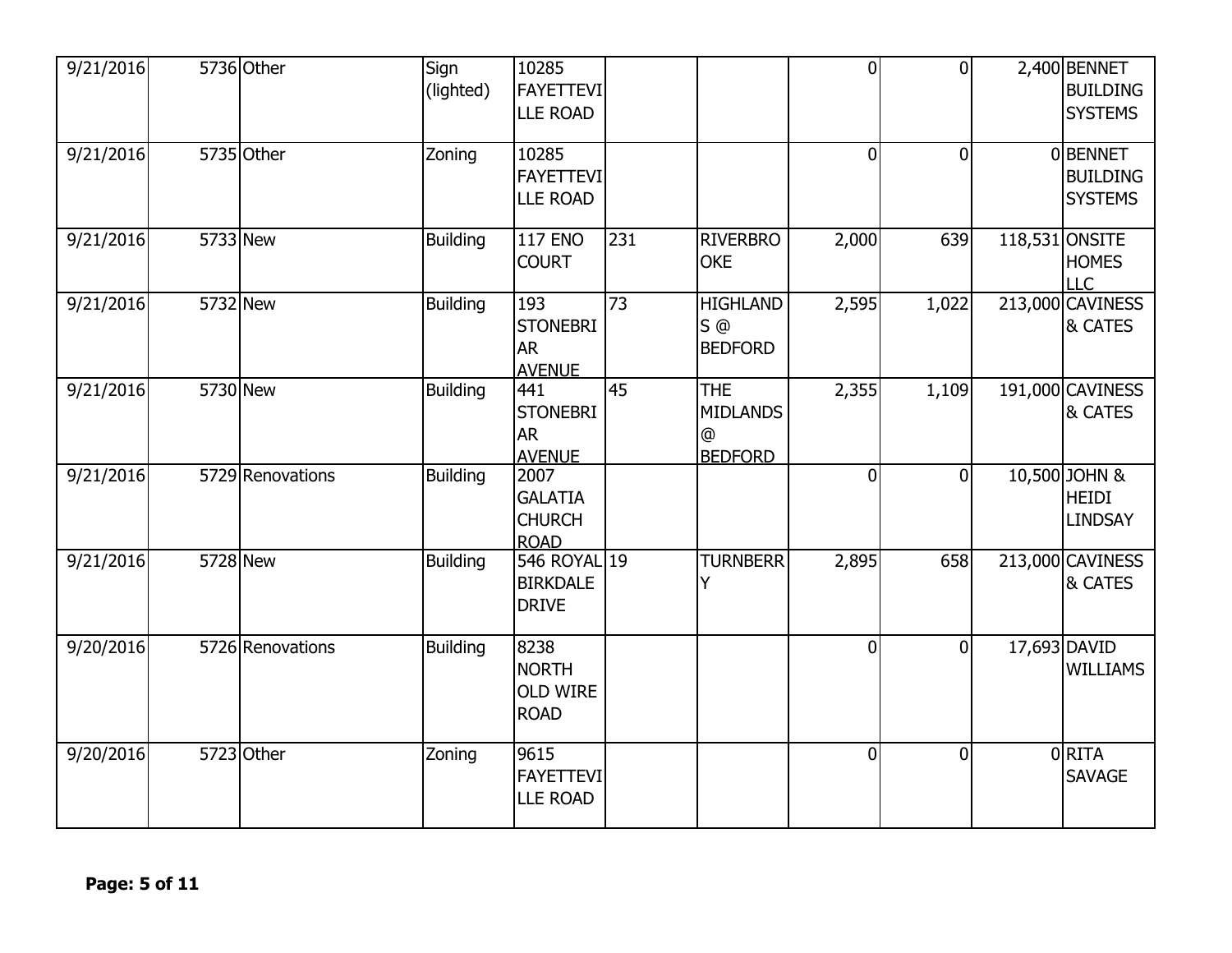| 9/20/2016 | 5722 New        | <b>Building</b> | 227<br><b>DEWEY</b><br><b>DRIVE</b>          | 4   |                                                                    | 1,695          | 613            | 160,000 SOUTHEAS<br><b>TERN</b><br><b>TION</b>         | <b>CONSTRUC</b> |
|-----------|-----------------|-----------------|----------------------------------------------|-----|--------------------------------------------------------------------|----------------|----------------|--------------------------------------------------------|-----------------|
| 9/19/2016 | 5720 New        | Zoning          | 546 ROYAL 19<br><b>BIRKDALE</b><br><b>DR</b> |     | <b>LOT 19</b><br><b>TURNBERR</b>                                   | $\overline{0}$ | $\overline{0}$ | 0 CAVINESS<br>& CATES                                  |                 |
| 9/19/2016 | <b>5719</b> New | Zoning          | 441<br><b>STONEBRI</b><br><b>AR AVE</b>      | 145 | <b>THE</b><br><b>MIDLANDS</b><br>l&<br><b>BEDFORD</b>              | 0l             | $\overline{0}$ | 0CAVINESS<br>& CATES                                   |                 |
| 9/19/2016 | 5718 New        | Zoning          | 193<br><b>STONEBRI</b><br><b>AR AVE</b>      | 73  | <b>HIGHLAND</b><br>$S$ <sup><math>@</math></sup><br><b>BEDFORD</b> | $\overline{0}$ | $\overline{0}$ | 0CAVINESS<br>& CATES                                   |                 |
| 9/19/2016 | 5717 New        | Zoning          | 227<br><b>DEWEY DR</b>                       |     |                                                                    | 0l             | $\overline{0}$ | 0 SOUTHEAS<br><b>TERN</b><br><b>TION</b>               | <b>CONSTRUC</b> |
| 9/19/2016 | 5715 New        | <b>Building</b> | 189<br><b>MAGWOO</b><br><b>D DRIVE</b>       | 36  | <b>THE</b><br><b>COMMONS</b><br>@<br><b>BRIDGEPO</b><br>IRT        | 2,030          | 535            | 175,000 BRIDGEPO<br><b>IRT</b><br>HOMES,<br><b>LLC</b> |                 |
| 9/19/2016 | 5714 New        | <b>Building</b> | 318<br><b>MAGWOO</b><br><b>D DRIVE</b>       | 16  | <b>THE</b><br><b>COMMONS</b><br>⊚<br><b>BRIDGEPO</b><br>Irt        | 1,890          | 576            | 175,000 BRIDGEPO<br><b>RT</b><br>HOMES,<br><b>LLC</b>  |                 |
| 9/19/2016 | 5712 New        | Zoning          | 189<br><b>MAGWOO</b><br>D DR                 | 36  | <b>THE</b><br><b>COMMONS</b><br>@<br><b>BRIDGEPO</b><br><b>IRT</b> | $\overline{0}$ | $\overline{0}$ | 0BRIDGEPO                                              | <b>RT HOMES</b> |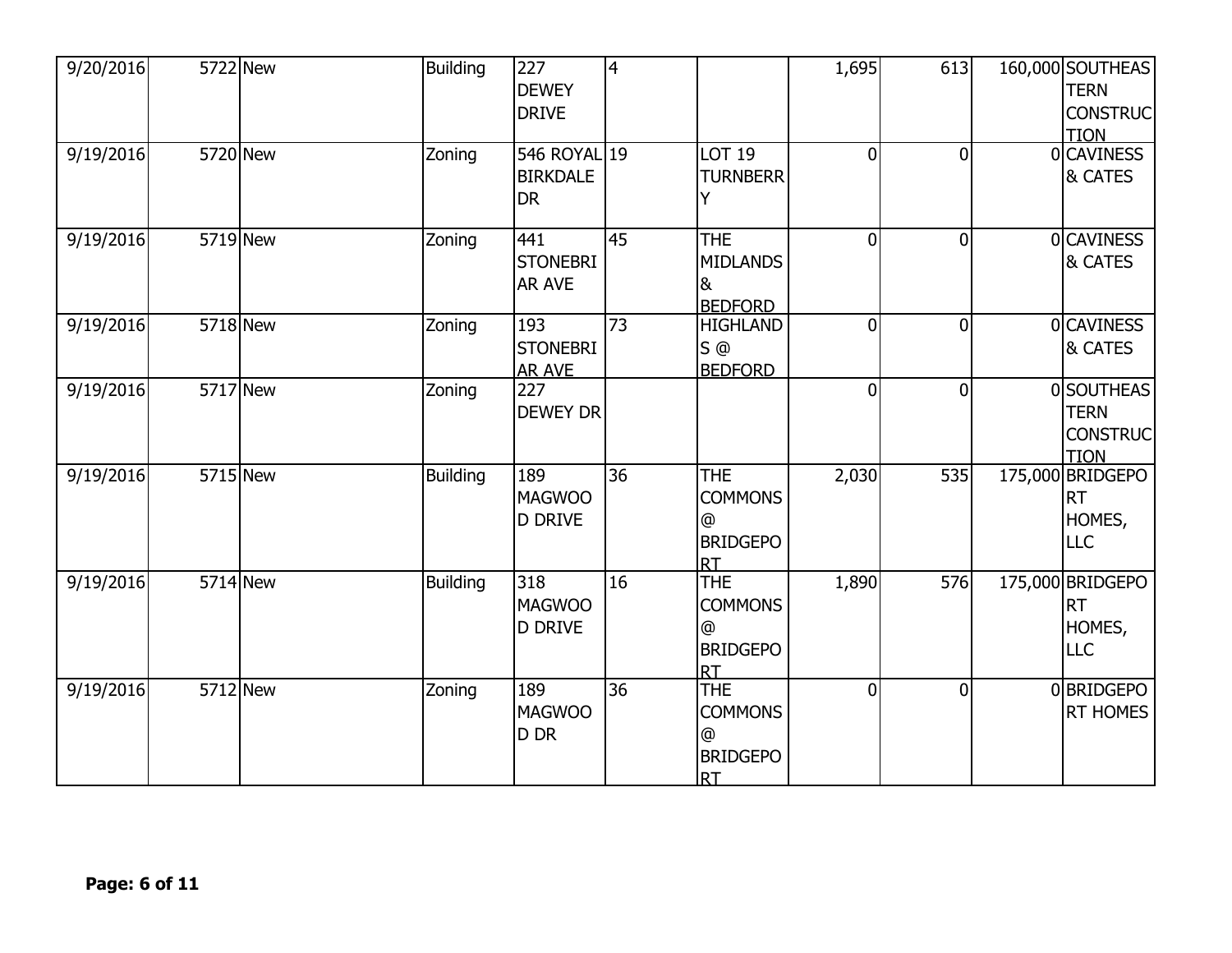| 9/19/2016 | 5711 New | Zoning          | 318<br><b>MAGWOO</b><br>D DR                         | 16  | <b>THE</b><br><b>COMMONS</b><br>@<br><b>BRIDGEPO</b><br><b>RT</b> | $\overline{0}$ | $\Omega$       | 0BRIDGEPO<br><b>RT HOMES</b>                 |
|-----------|----------|-----------------|------------------------------------------------------|-----|-------------------------------------------------------------------|----------------|----------------|----------------------------------------------|
| 9/16/2016 | 5706 New | <b>Building</b> | 594<br><b>STONEBRI</b><br><b>AR</b><br><b>AVENUE</b> | 18  | <b>MIDLANDS</b><br>@BEDFOR<br>D                                   | 2,432          | 750            | 191,000 CAVINESS<br>& CATES                  |
| 9/16/2016 | 5705 New | <b>Building</b> | 580<br><b>STONEBRI</b><br><b>AR</b><br><b>AVENUE</b> | 17  | <b>MIDLANDS</b><br>@BEDFOR<br>D                                   | 2,355          | 829            | 192,000 CAVINESS<br><b>&amp; CATES</b>       |
| 9/15/2016 | 5702 New | Zoning          | <b>117 ENO</b><br><b>COURT</b>                       | 231 | <b>RIVERBRO</b><br><b>OKE</b>                                     | $\overline{0}$ | $\overline{0}$ | 0 ONSITE<br><b>HOMES</b><br>LLC              |
| 9/15/2016 | 5701 New | Zoning          | 311<br><b>MEHERRIN</b><br><b>LOOP</b>                | 490 | <b>RIVERBRO</b><br><b>OKE</b>                                     | $\overline{0}$ | $\Omega$       | <b>OONSITE</b><br><b>HOMES</b><br><b>LLC</b> |
| 9/15/2016 | 5700 New | Zoning          | 259<br><b>MEHERRIN</b><br><b>LOOP</b>                | 487 | <b>RIVERBRO</b><br><b>OKE</b>                                     | $\overline{0}$ | $\Omega$       | 0 ONSITE<br><b>HOMES</b><br><b>LLC</b>       |
| 9/14/2016 | 5697 New | <b>Building</b> | 4675<br><b>FAYETTEVI</b><br><b>LLE ROAD</b>          |     |                                                                   | $\overline{0}$ | $\overline{0}$ | 0BOBBY<br><b>SHAYAN</b><br>(VERIZON)         |
| 9/14/2016 | 5689 New | Zoning          | 594<br><b>STONEBRI</b><br><b>AR AVE</b>              | 18  | <b>THE</b><br><b>MIDLANDS</b><br>@BEDFOR                          | $\overline{0}$ | $\Omega$       | <b>OCAVINESS</b><br>& CATES                  |
| 9/14/2016 | 5688 New | Zoning          | 580<br><b>STONEBRI</b><br><b>AR AVE</b>              | 17  | <b>THE</b><br><b>MIDLANDS</b><br>@BEDFOR<br>D                     | $\overline{0}$ | $\Omega$       | 0CAVINESS<br>& CATES                         |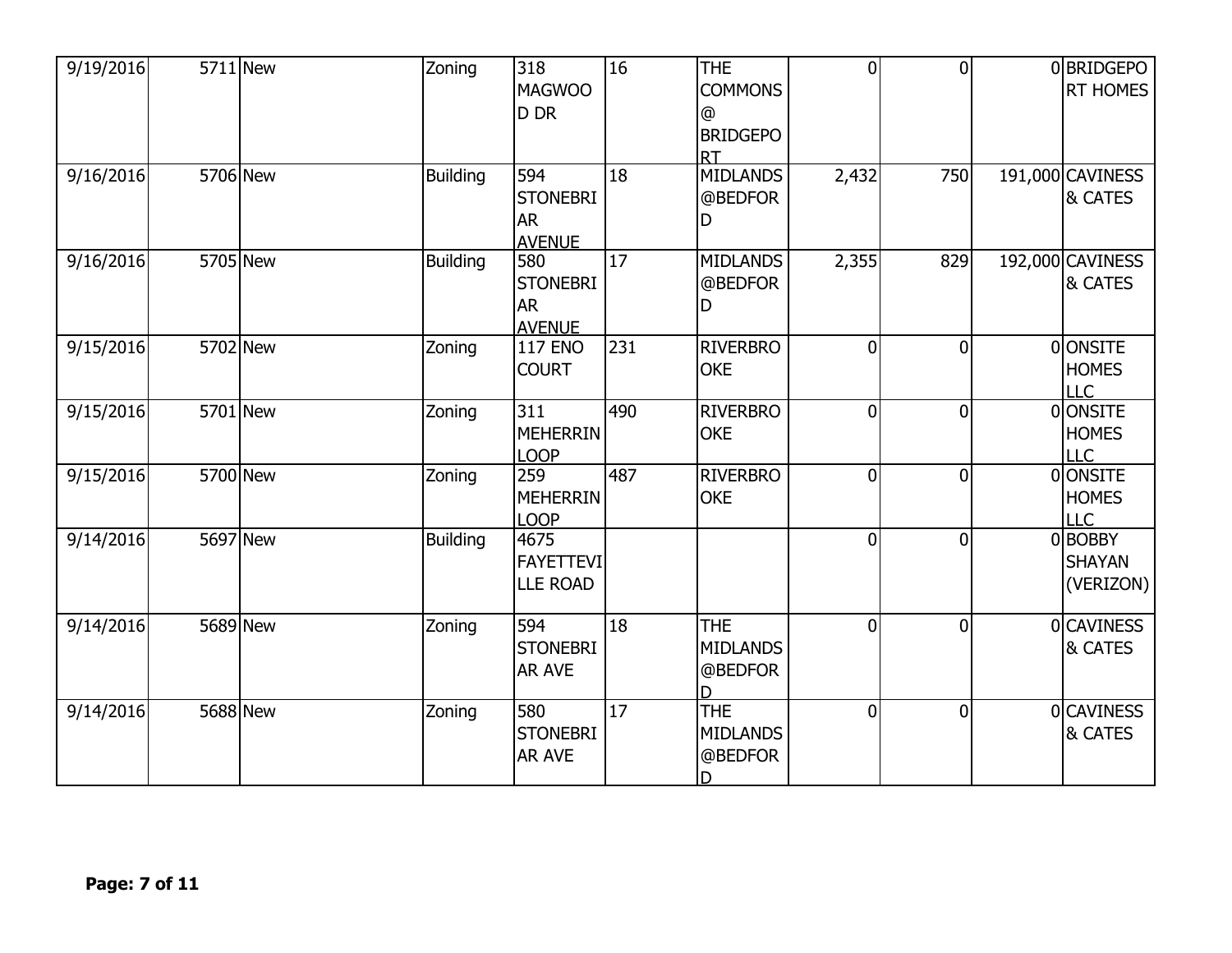| 9/14/2016 | 5687 Other      | Zoning          | 4675<br><b>FAYETTEVI</b><br><b>LLE ROAD</b>                    |     |                               | $\overline{0}$ | $\Omega$       |         | 0BOBBY<br><b>SHAYAN</b>                           |
|-----------|-----------------|-----------------|----------------------------------------------------------------|-----|-------------------------------|----------------|----------------|---------|---------------------------------------------------|
| 9/14/2016 | 5685 New        | <b>Building</b> | 856<br>PITTMAN<br><b>GROVE</b><br><b>CHURCH</b><br><b>ROAD</b> |     |                               | $\overline{0}$ | $\overline{0}$ |         | 250 EDITH<br><b>NEWTON</b>                        |
| 9/14/2016 | 5684 Singlewide | Zoning          | 116<br><b>JOEREKA</b><br><b>RD</b>                             |     |                               | $\overline{0}$ | $\mathbf 0$    |         | 0Lonnie<br>Locklear                               |
| 9/14/2016 | <b>5680 New</b> | <b>Building</b> | 164 HIGH<br><b>LEAF</b><br><b>DRIVE</b>                        | 16  | <b>SHADOW</b><br><b>CREEK</b> | 3,109          | 555            |         | 146,500 MCCLOSKE<br><b>BUILDERS</b><br><b>INC</b> |
| 9/14/2016 | 5679 New        | Building        | 200 HIGH<br><b>LEAF</b><br><b>DRIVE</b>                        | 14  | <b>SHADOW</b><br><b>CREEK</b> | 3,011          | 696            |         | 145,550 MCCLOSKE<br><b>BUILDERS</b><br>INC.       |
| 9/13/2016 | 5678 Other      | Zoning          | 856<br>PITTMAN<br><b>GROVE CH</b><br><b>RD</b>                 |     |                               | $\overline{0}$ | $\overline{0}$ |         | 0EDITH<br><b>NEWTON</b>                           |
| 9/13/2016 | 5677 New        | <b>Building</b> | 2741<br>CALLOWAY<br><b>ROAD</b>                                | 003 |                               | 2,200          | 786            |         | 140,000 ONSITE<br><b>HOMES</b><br><b>LLC</b>      |
| 9/13/2016 | 5675 New        | <b>Building</b> | 2711<br><b>CALLOWAY</b><br><b>ROAD</b>                         | 002 |                               | 1,592          | 724            | 104,772 | ONSITE<br><b>HOMES</b><br>LLC                     |
| 9/13/2016 | 5674 New        | <b>Building</b> | 2679<br><b>CALLOWAY</b><br><b>ROAD</b>                         | 001 |                               | 2,085          | 938            |         | 134,236 ONSITE<br><b>HOMES</b><br>LLC             |
| 9/13/2016 | 5672 New        | Zoning          | 164 HIGH<br><b>LEAF DR</b>                                     | 16  | <b>SHADOW</b><br><b>CREEK</b> | $\overline{0}$ | $\overline{0}$ |         | 0 MCCLOSKE<br>Y BUILDER                           |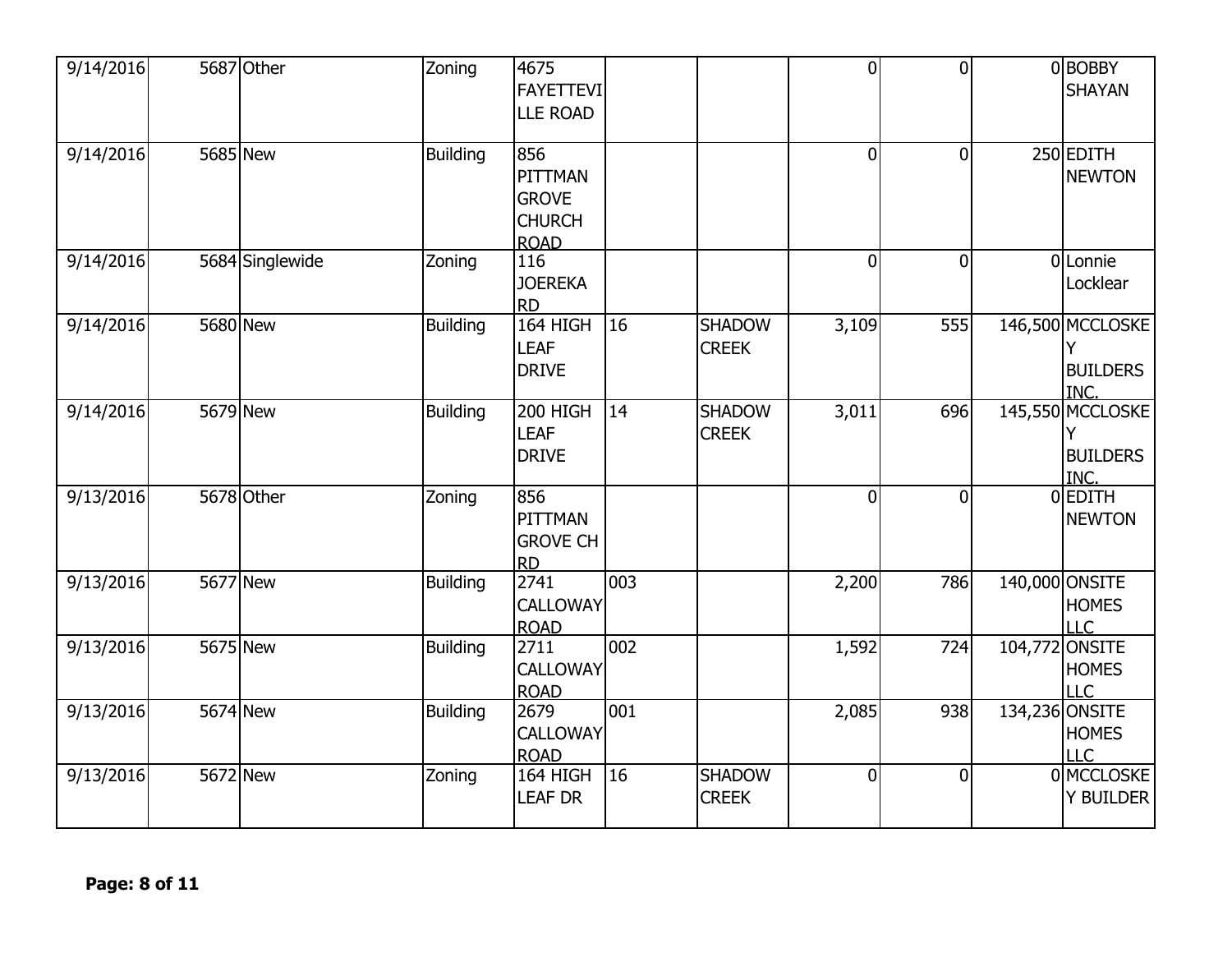| 9/13/2016 | 5671 New                | Zoning          | 200 HIGH<br><b>LEAF DR</b>                           | 14 | <b>SHADOW</b><br><b>CREEK</b>          | $\overline{0}$ | $\Omega$       |               | 0 MCCLOSKE<br><b>Y BUILDER</b>                                    |
|-----------|-------------------------|-----------------|------------------------------------------------------|----|----------------------------------------|----------------|----------------|---------------|-------------------------------------------------------------------|
| 9/13/2016 | 5669 New                | <b>Building</b> | 533<br><b>STONEBRI</b><br><b>AR</b><br><b>AVENUE</b> | 40 | <b>MIDLANDS</b><br>@BEDFOR<br>D        | 2,434          | 647            | 126,622 H & H | <b>CONSTRUC</b><br><b>TORS OF</b><br><b>FAYETTEVI</b><br>LLE, LLC |
| 9/13/2016 | 5668 New                | Zoning          | 404 LALLY 13<br><b>CIRCLE</b>                        |    | <b>GERLAL</b>                          | $\overline{0}$ | $\Omega$       |               | 0JAMES<br><b>DEMYAN</b>                                           |
| 9/12/2016 | 5663 Accessory Building | Zoning          | 130<br><b>BRECKENR</b><br><b>IDGE DR</b>             | 16 | <b>BRECKENR</b><br><b>IDGE</b>         | $\overline{0}$ | $\mathbf{0}$   |               | 0JON<br><b>HARKINS</b>                                            |
| 9/12/2016 | 5662 New                | Zoning          | 533<br><b>STONEBRI</b><br><b>AR AVE</b>              | 40 | <b>MIDLANDS</b><br>@<br><b>BEDFORD</b> | $\overline{0}$ | $\Omega$       |               | $0H$ & H<br><b>CONSTRUC</b><br><b>TORS</b>                        |
| 9/12/2016 | 5660 Doublewide         | <b>Building</b> | 1580<br><b>CHASON</b><br><b>ROAD</b>                 |    |                                        | $\overline{0}$ | $\overline{0}$ |               | 0JAMES<br><b>MCKENZIE</b>                                         |
| 9/12/2016 | 5657 Renovations        | <b>Building</b> | 2099<br><b>MONTROS</b><br>E ROAD                     |    |                                        | 240            | $\overline{0}$ |               | 9,000 YVONNE<br>М.<br>LOSPINUSI<br>ON                             |
| 9/9/2016  | 5656 storage/shed       | <b>Building</b> | 197<br><b>CROWDER</b><br><b>LANE</b>                 |    |                                        | $\overline{0}$ | 720            |               | 9,340 CHRIS<br><b>CROWDER</b>                                     |
| 9/9/2016  | 5652 Accessory Building | Zoning          | 197<br><b>CROWDER</b><br>LANE                        |    |                                        | $\overline{0}$ | $\Omega$       |               | <b>OCHRIS</b><br><b>CROWDER</b>                                   |
| 9/9/2016  | 5649 Deck               | Zoning          | 361 JEFF<br><b>ROAD</b>                              |    |                                        | $\mathbf 0$    | $\overline{0}$ |               | <b>ONAUN</b><br><b>VENTURA</b>                                    |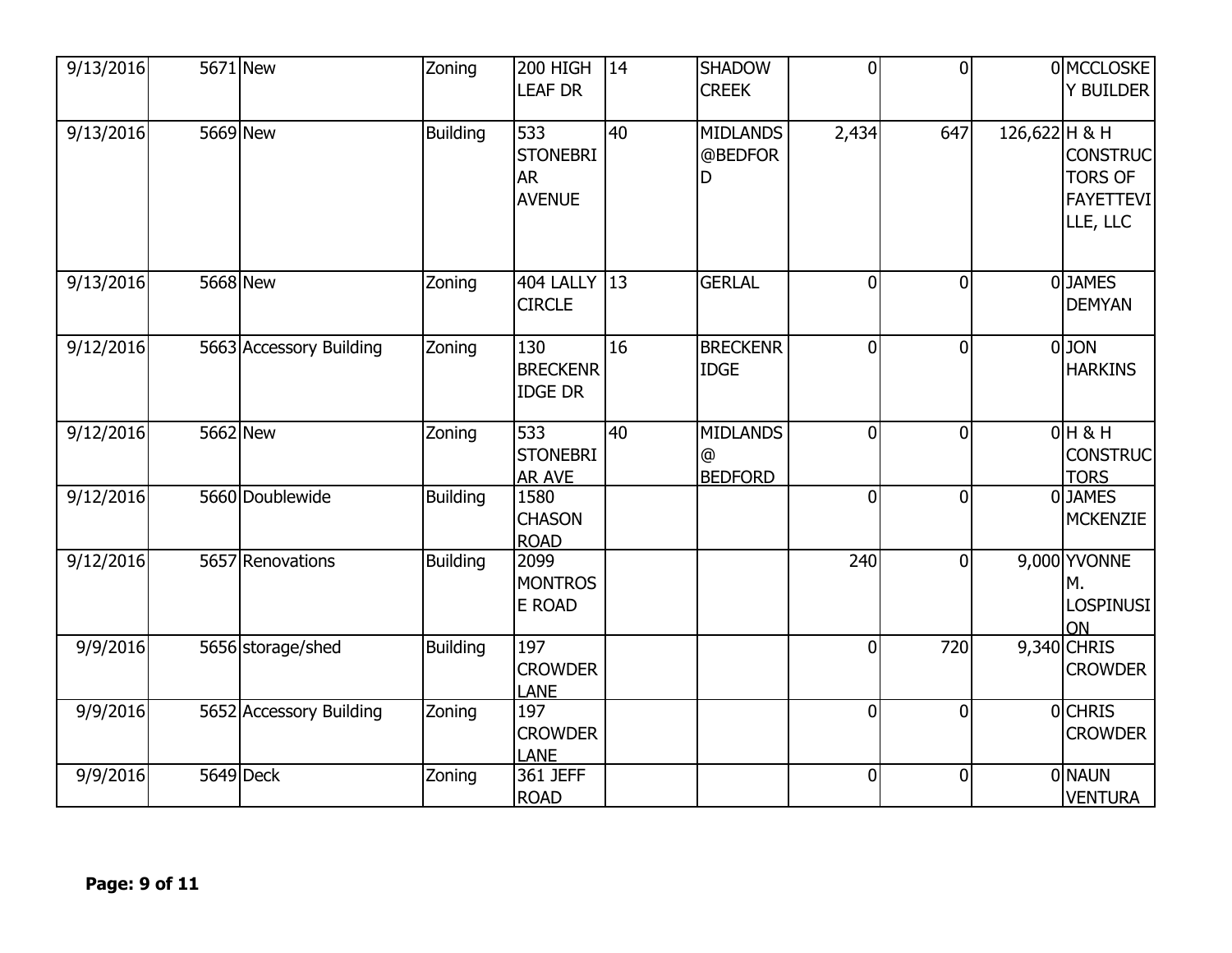| 9/8/2016 | 5648 New          | <b>Building</b> | 621<br><b>STONEBRI</b><br><b>AR</b><br><b>AVENUE</b>                  | 35 | <b>MIDLANDS</b><br>@<br><b>BEDFORD</b> | 2,404          | 711            | 115,950 H & H | <b>CONSTRUC</b><br><b>TORS OF</b><br><b>FAYETTEVI</b><br>LLE, LLC |
|----------|-------------------|-----------------|-----------------------------------------------------------------------|----|----------------------------------------|----------------|----------------|---------------|-------------------------------------------------------------------|
| 9/8/2016 | 5647 Renovations  | <b>Building</b> | 1048<br><b>SOUTH</b><br><b>PARKER</b><br><b>CHURCH</b><br><b>ROAD</b> |    |                                        | $\overline{0}$ | $\overline{0}$ |               | 20,000 LINDA<br><b>ANNAS</b>                                      |
| 9/8/2016 | 5646 New          | Zoning          | 621<br><b>STONEBRI</b><br><b>AR AVE</b>                               | 35 | <b>MIDLANDS</b><br>@<br><b>BEDFORD</b> | $\overline{0}$ | $\overline{0}$ |               | $0H$ & H<br><b>CONSTRUC</b><br><b>TORS</b>                        |
| 9/7/2016 | 5643 Doublewide   | Zoning          | 6223<br><b>TURNPIKE</b><br><b>ROAD</b>                                |    |                                        | $\overline{0}$ | $\Omega$       |               | 0GEORGE<br><b>ANNA</b><br><b>BRANCH</b>                           |
| 9/7/2016 | 5638 New          | Zoning          | 1433<br><b>NEILL</b><br><b>MAXWELL</b><br><b>RD</b>                   |    |                                        | $\overline{0}$ | $\mathbf{0}$   |               | 0 CAROL &<br><b>KEVIN</b><br><b>LOCKLEAR</b>                      |
| 9/6/2016 | 5636 storage/shed | <b>Building</b> | 320 COPE<br><b>ROAD</b>                                               |    |                                        | $\mathbf 0$    | 1,080          |               | 5,400 CARL<br><b>PEVIA</b>                                        |
| 9/2/2016 | 5633 Fence        | Zoning          | 202<br><b>BROOKE</b><br><b>RUN</b>                                    |    |                                        | $\mathbf 0$    | $\Omega$       |               | 0GARRY<br><b>HUNT</b>                                             |
| 9/2/2016 | 5632 Fence        | Zoning          | 412 ROYAL<br><b>BIRKDALE</b><br><b>DR</b>                             |    |                                        | $\overline{0}$ | $\overline{0}$ |               | 0 INAN<br><b>ORDUKAY</b><br>А                                     |
| 9/2/2016 | 5630 storage/shed | <b>Building</b> | 559<br><b>ALLEGIAN</b><br><b>CE STREET</b>                            | 88 | <b>LIBERTY</b><br><b>CHASE</b>         | $\overline{0}$ | 280            |               | $2,000$ JACOB<br><b>ROSE</b>                                      |